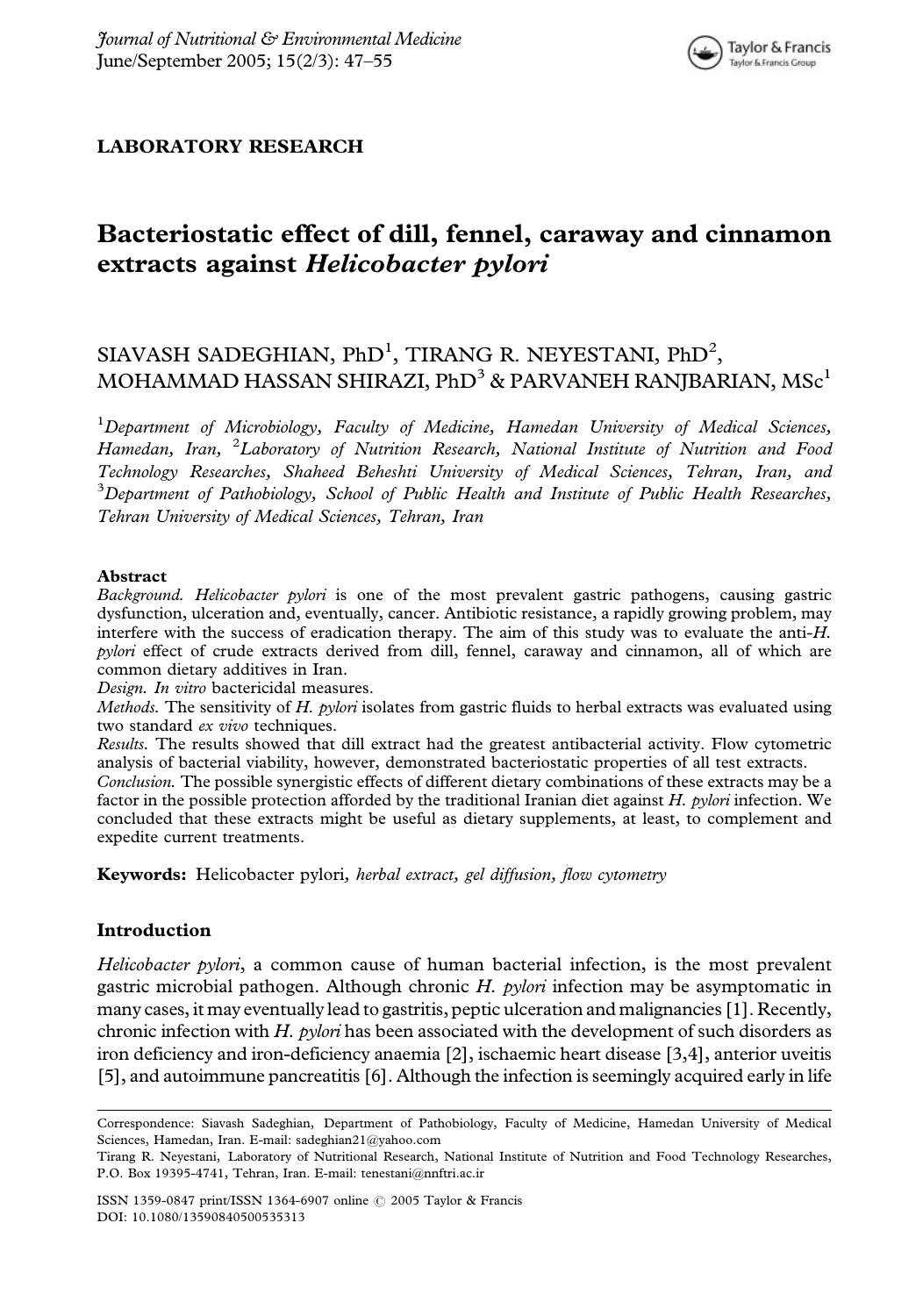[7], the mode of transmission of  $H$ . pylori is still poorly understood. Transmission from person to person and especially from mother to child has been proposed [8].

The eradication of H. *pylori* involves combination therapy, including a proton pump inhibitor and two to three antibiotics taken twice daily for  $7-14$  days [9,10]. However, antibiotic resistance is a growing and serious problem that interferes with the success of eradication therapy. With the increasing resistance of microbes to conventional therapies, alternative treatments are being re-explored [11,12]. This study was undertaken to assess the anti-H. pylori effects of crude extracts derived from dill, fennel, caraway and cinnamon, which are usually used as natural dietary additives in the Iranian diet. The herbal extracts, prepared using the percolation method, were assessed for their antibacterial activities using both a bacterial susceptibility test and flow cytometric analysis, in which viable bacteria absorbed a fluorescent dye, rhodamine 123.

## Materials and methods

## Subjects

Samples of gastric secretions were taken from the gastric antrum under gastroscopy of 30 patients with gastrointestinal discomfort who attended Ekbatan Hospital, Hamedan, in western Iran. Although the subjects underwent endoscopy for routine diagnostic purposes, written consents were taken from them prior to the procedure. The research design was approved scientifically and ethically by the Higher Education Committee of Hamedan University of Medical Sciences.

## Bacteriological tests

Part of the sample was used for the urease rapid test and the remainder was sent to the microbiology laboratory in thiogylcollate medium at  $4^{\circ}$ C for direct smear, Gram staining and culture. Samples were cultured in *Campylobacter* selective agar base (Merck) supplemented with *Campylobacter* selective supplement (Merck) (containing 2 mg vancomycin, 50 µg polymyxin, and 1 mg trimethoprim) and  $2 \text{ mg } l^{-1}$  amphotricin B, 5– 10% sheep red blood cells and 7% horse serum. Microaerophilic conditions, using an anaerobic jar with gas pack C (8–10% CO<sub>2</sub> and 5–7% O<sub>2</sub>) in a 37°C incubator, were followed. Urease and oxidase tests were also carried out for further confirmation of the bacteriological diagnosis. Those isolates with positive test results for direct smear, urease and culture were used for further experiments.

## Herbal extraction

Herbal extracts were prepared using the percolation method. Briefly, herbs were incubated in 70% ethanol at 37 $^{\circ}$ C overnight. This procedure was repeated three times for complete extraction. The solvent was then evaporated using the evaporator system. The material left was further dried by incubating at  $50^{\circ}$ C overnight, and then weighed and used to make different concentrations.

### Disc preparation from herbal extracts

Different concentrations of each herbal extract (10, 20, 40, 80, 100, 250 and 500 mg ml<sup>-1</sup>) were made in dimethyl sulphoxide (DMSO), from which  $30 \mu$ l was added to blank discs (Padtan-Teb). To evaporate the solvent the discs were incubated at  $37^{\circ}$ C for 1 hour.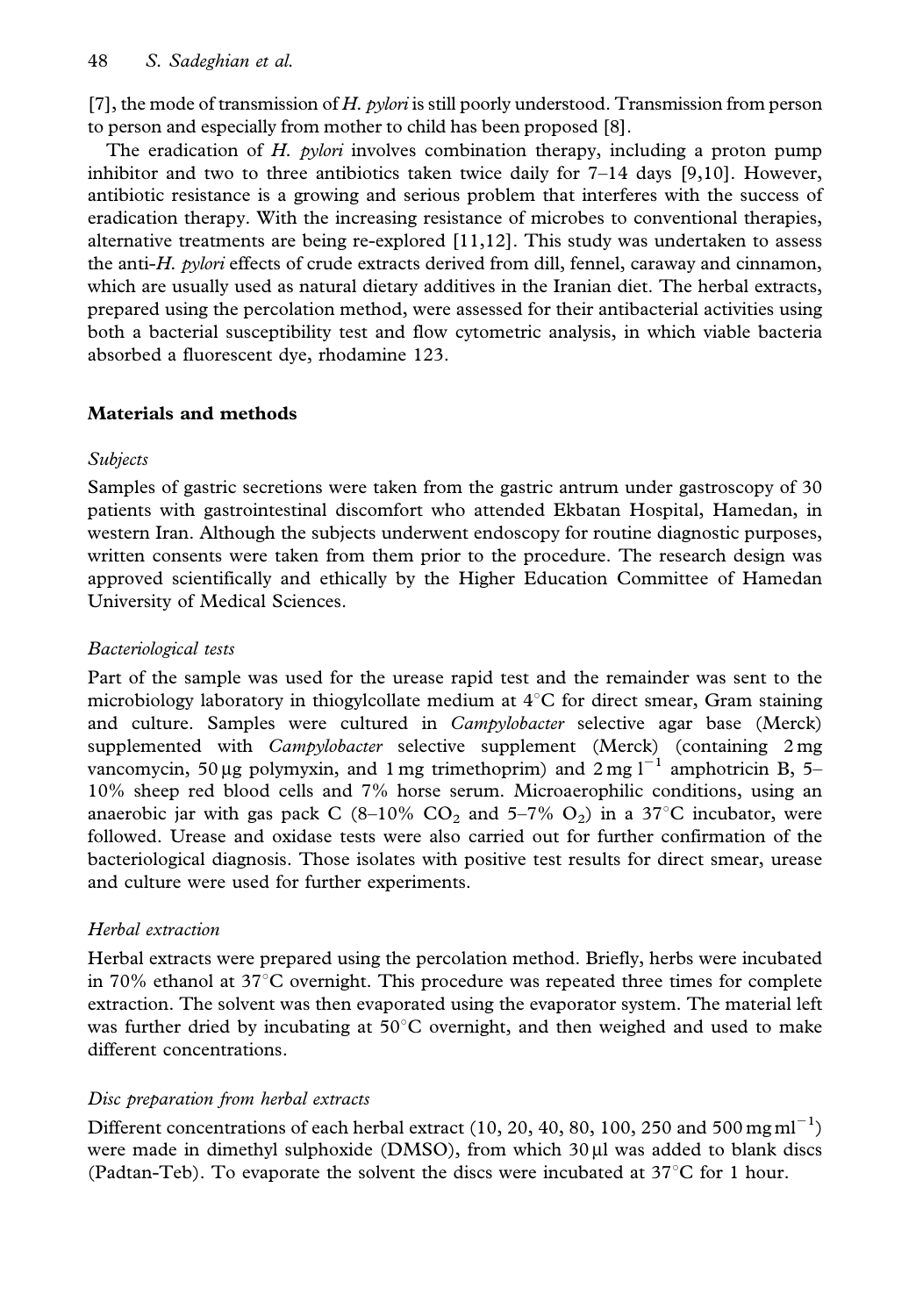#### Bacterial susceptibility test

The test was performed as originally described by Kirby-Bauer [13]. Briefly, a microbial suspension with turbidity equal to 0.5 McFarland standard unit in brain–heart infusion broth (BHIb) was prepared and inoculated into blood Mueller–Hinton agar. Herbal extract discs (cinnamon, fennel, dill and caraway) together with negative and positive control discs (DMSO and tetracycline, respectively) and amoxycillin  $(10 \mu g)$ , tetracycline  $(30 \mu g)$  and ciprofloxacin  $(5 \mu g)$  discs were also transferred into culture plates, which were then incubated at  $37^{\circ}$ C under microaerophilic conditions (anaerobic jar with gas pack C).

#### Flow cytometry

One millilitre of  $H$ . *pylori* suspension in BHIb with turbidity equal to 1 McFarland unit was mixed with an equal volume of each herbal extract in different concentrations (10, 20, 80, 100, 250, 500 mg ml<sup>-1</sup>) and 1 ml of antibiotic solutions, i.e. ciprofloxacin (1.5, 3.0, 6.5, 12.5, 25, 50 and 100  $\mu$ g ml<sup>-1</sup>) and tetracycline (100, 150, 300, 1000 and 2000  $\mu$ g ml<sup>-1</sup>) in separate flow cytometric tubes, which were then incubated for 30 min under culture conditions, as described above. Microbial suspensions without any special treatment (antibiotic or herbal extract) or with 5% sodium hypochlorite were also used as positive and negative controls, respectively. After the incubation period, the tubes were centrifuged at  $1000g$  for 10 min. The sediment was washed once with phosphate-buffered saline (PBS) and then 2 ml rhodamine 123 was added to each tube and incubated in the dark at room temperature for 30 min. The cells were washed again with PBS and after centrifugation 0.5 ml of 10% formaldehyde was added to the sediment to fix the stain on the cells. A cell suspension containing  $10^8$  bacteria was then analysed by flow cytometer (FACSCalibur, Becton Dickinson).

#### Statistical analyses

Data were analysed using McNemar and Cochran tests. The predetermined upper limit of probability for significance throughout this study was  $p<0.05$ . All statistical analyses were performed using Windows 2000/SPSS 10 package.

#### Results

#### Disc diffusion

In bacterial susceptibility testing with three antibiotics, 100% of the isolates were sensitive to both ciprofloxacin and tetracycline and 100% were resistant to amoxycillin. Herbal extracts, although not effective against H. pylori at concentrations of  $10-100 \text{ mg} \text{ml}^{-1}$ , inhibited bacterial growth at  $250-500$  mg m $^{-1}$  (Table I). At a concentration of  $500 \,\mathrm{mg\,ml}^{-1}$ , the Cochran test showed that the inhibitory effects of various herbal extracts were significantly different ( $p=0.007$ ) (Table II). The inhibitory effects of dill (Table III), caraway (Table IV) and fennel (Table V) extracts were all more than that of cinnamon (Table VI), although the only significant difference was between dill and cinnamon (McNemar test,  $p=0.008$ ). At a concentration of 250 mg ml<sup>-1</sup>, the inhibitory effects of the herbal extracts were also significantly different (Cochran test,  $p<0.0001$ ; Table VII). In an evaluation of the inhibitory effects of the extracts using the McNemar test, dill was found to be significantly stronger than caraway ( $p=0.004$ ), fennel ( $p=0.031$ ) and cinnamon  $(p=0.008)$ .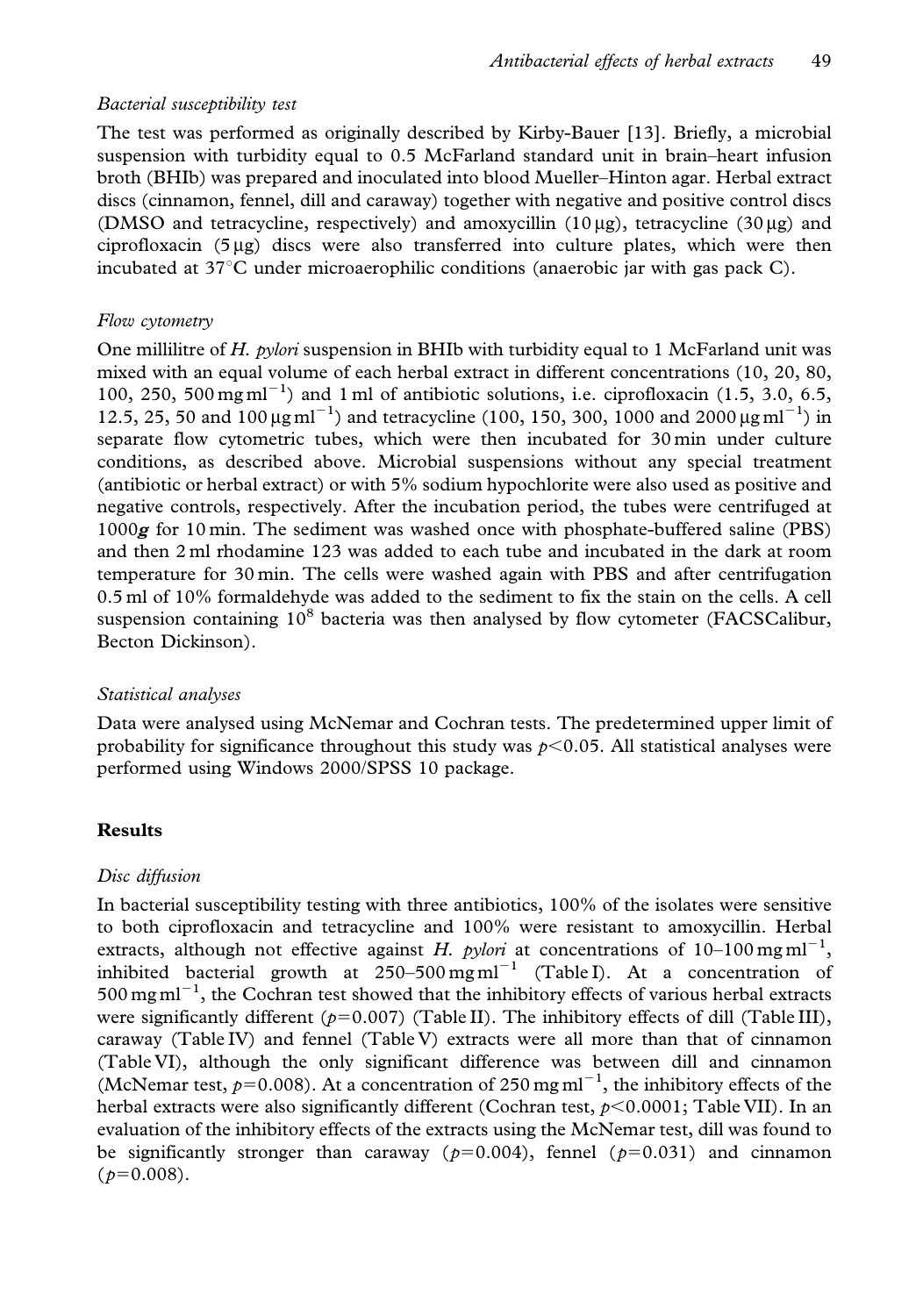#### 50 S. Sadeghian et al.

|                | Diameter of growth inhibition (mm)    |                                       |
|----------------|---------------------------------------|---------------------------------------|
| Herbal extract | $250 \,\mathrm{mg}\,\mathrm{ml}^{-1}$ | $500 \,\mathrm{mg}\,\mathrm{ml}^{-1}$ |
| Dill           | $8 - 10$                              | $9 - 12$                              |
| Fennel         | $8 - 9$                               | $9 - 12$                              |
| Caraway        |                                       | $9 - 12$                              |
| Cinnamon       | a                                     | $9 - 12$                              |

Table I. Comparison of antibacterial effects of different herbal extracts at two concentrations against Helicobacter pylori.

Table II. Comparison of Helicobacter pylori sensitivity to different herbal extracts at 500 mg ml<sup>-1</sup>. The antibacterial effects of the test extracts were significantly different (Cochran test,  $p=0.007$ ).

| Herbal extract | Sensitive |      | Resistant        |          | Total |      |
|----------------|-----------|------|------------------|----------|-------|------|
|                | n         | $\%$ | $\boldsymbol{n}$ | $\%$     | n     | $\%$ |
| Dill           | 14        | 100  | 0                | $\Omega$ | 14    | 100  |
| Fennel         | Q         | 64.3 | 5                | 37.5     | 14    | 100  |
| Caraway        |           | 78.6 | 3                | 21.4     | 14    | 100  |
| Cinnamon       | 6         | 42.9 | 8                | 57.1     | 14    | 100  |

Table III. Comparison of Helicobacter pylori sensitivity to two concentrations of dill extract. Although the antibacterial effect of the extract at  $500 \text{ mg m}$ <sup>11</sup> was stronger, the difference was not statistically significant (McNemar test,  $p=0.063$ ).

|                                                                  | Sensitive |             | Resistant |      | Total    |            |
|------------------------------------------------------------------|-----------|-------------|-----------|------|----------|------------|
| Concentration                                                    | n         | $\%$        | n         | $\%$ | n        | $\%$       |
| $250 \,\mathrm{mg}\,\mathrm{ml}^{-1}$<br>500 mg ml <sup>-1</sup> | 14        | 64.3<br>100 |           | 35.7 | 14<br>14 | 100<br>100 |

Table IV. Comparison of Helicobacter pylori sensitivity to caraway extracts. A significant difference was observed between the two concentrations (McNemar test,  $p=0.001$ ).

|                                                                  | Sensitive |      | Resistant        |             | Total    |            |  |
|------------------------------------------------------------------|-----------|------|------------------|-------------|----------|------------|--|
| Concentration                                                    | n         | $\%$ | $\boldsymbol{n}$ | $\%$        | n        | $\%$       |  |
| $250 \,\mathrm{mg}\,\mathrm{ml}^{-1}$<br>500 mg ml <sup>-1</sup> |           | 78.6 | 14               | 100<br>21.3 | 14<br>14 | 100<br>100 |  |

Table V. Comparison of Helicobacter pylori sensitivity to fennel extracts. A significant difference was observed between the two concentrations (McNemar test,  $p=0.031$ ).

|                                                              | Sensitive |               | Resistant |              |                  | Total      |
|--------------------------------------------------------------|-----------|---------------|-----------|--------------|------------------|------------|
| Concentration                                                | n         | $\frac{0}{0}$ | n         | $\%$         | $\boldsymbol{n}$ | $\%$       |
| $250 \,\mathrm{mg}\,\mathrm{ml}^{-1}$<br>$500$ mg m $l^{-1}$ |           | 21.4<br>64.3  |           | 78.6<br>35.7 | 14<br>14         | 100<br>100 |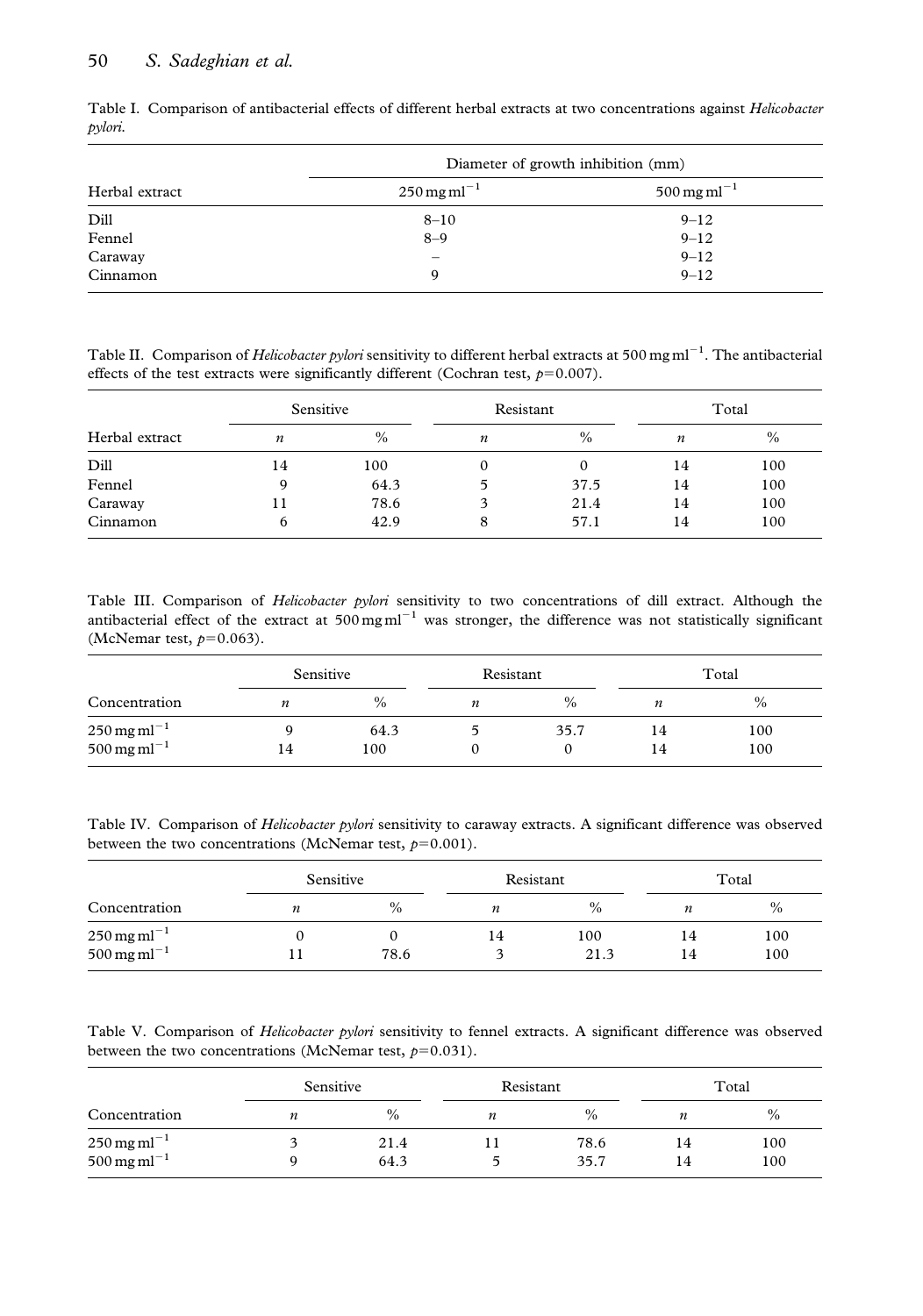|                                                         | Sensitive |             | Resistant |              |                  | Total      |
|---------------------------------------------------------|-----------|-------------|-----------|--------------|------------------|------------|
| Concentration                                           |           | $\%$        | n         | $\%$         | $\boldsymbol{n}$ | $\%$       |
| $250 \,\mathrm{mg\,ml}^{-1}$<br>500 mg ml <sup>-1</sup> |           | 7.1<br>42.9 |           | 92.9<br>57.1 | 14<br>14         | 100<br>100 |

Table VI. Comparison of *Helicobacter pylori* sensitivity to cinnamon extracts. No significant difference was observed between the two concentrations (McNemar test,  $p=0.063$ ).

Table VII. Comparison of *Helicobacter pylori* sensitivity to different herbal extracts at 250 mg ml<sup>-1</sup>. The antibacterial effects of the test extracts were significantly different (Cochran test,  $p<0.0001$ ).

| Herbal extract | Sensitive |          | Resistant |      | Total |      |
|----------------|-----------|----------|-----------|------|-------|------|
|                | n         | $\%$     | n         | $\%$ | n     | $\%$ |
| Dill           |           | 64.3     |           | 35.7 | 14    | 100  |
| Fennel         |           | 21.4     | 11        | 78.6 | 14    | 100  |
| Caraway        |           | $\Omega$ | 14        | 100  | 14    | 100  |
| Cinnamon       |           | 7.1      | 13        | 92.9 | 14    | 100  |

#### Flow cytometry

Flow cytometric analysis revealed the percentage of killed bacteria, as well as viable bacteria, as only viable bacteria were stainable with rhodamine. The evaluation of the viability of 14 H. *pylori* isolates using flow cytometry showed that  $0.18\%$  of sodium hypochlorite-treated bacteria (negative control) and 99.9% of pure bacterial suspension (positive control) were alive (Figure 1). On the other hand, 99.9% of tetracycline-treated bacteria were also viable, but only 0.28% of ciprofloxacin-treated bacteria remained viable (Figure 2). Interestingly, 99.1% of dill extract-treated bacteria, 99.58% of fennel-treated bacteria, 98.9% of caraway-treated bacteria and 97.7% of cinnamon-treated bacteria absorbed rhodamine, indicating that they were still alive (Figure 3).



Figure 1. Flow cytometric analysis of (a) 5% sodium hypochlorite-treated Helicobacter pylori (negative control) and (b) pure H. pylori suspension (positive control). M1, killed bacteria [99.8% (a) vs. 0.01% (b)]; M2, viable bacteria  $[0.2\%$  (a) vs. 99.9% (b)].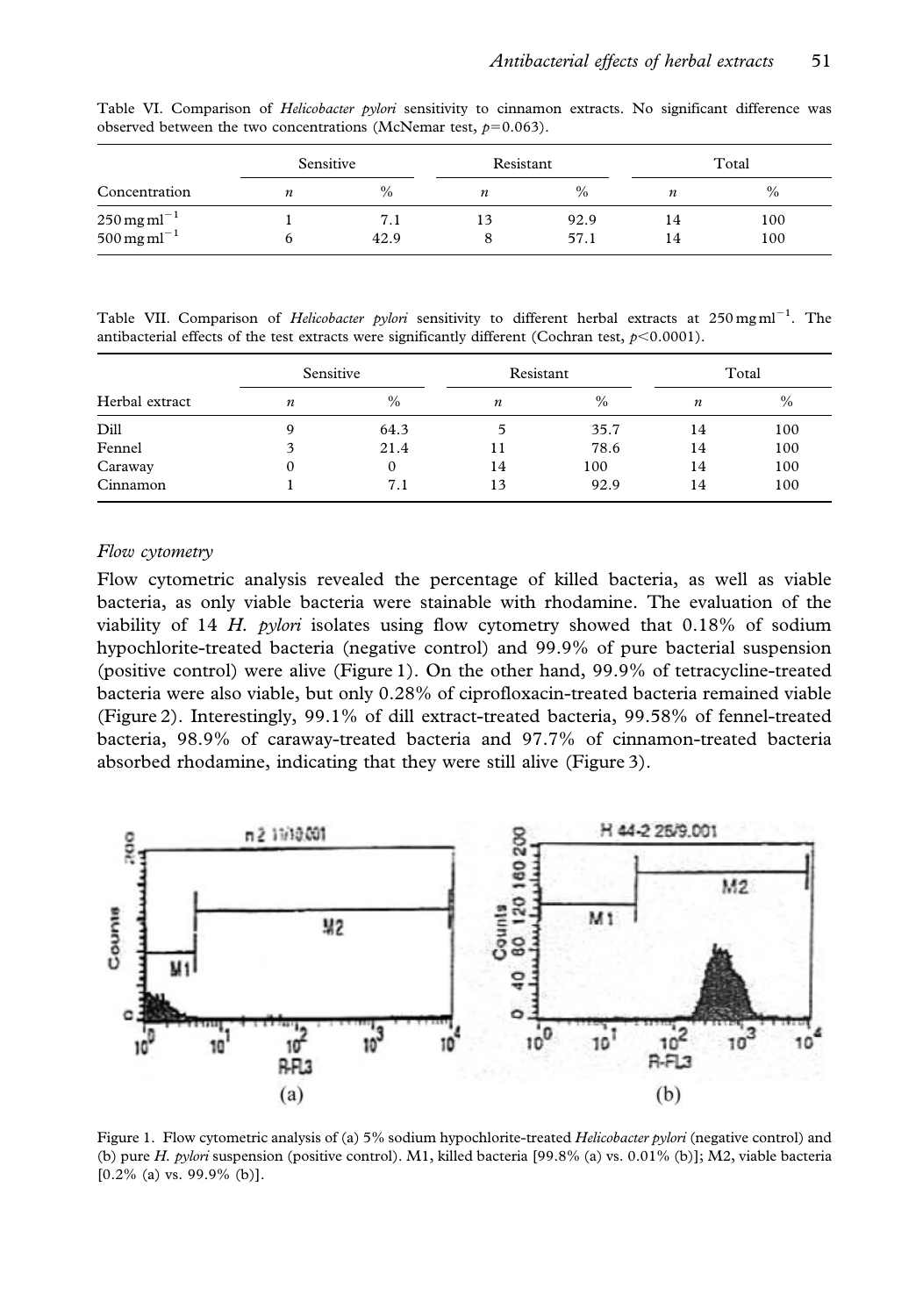

Figure 2. Flow cytometric analysis of the effect of (a) tetracycline and (b) ciprofloxacin on *Helicobacter pylori*. Tetracycline had no effect on bacteria, as almost all of the bacteria absorbed rhodamine. However, almost all of the ciprofloxacin-treated bacteria were killed. M1, killed bacteria [0.1% (a) vs. 99.7% (b)]; M2, viable bacteria [99.9% (a) vs. 0.3% (b)].



Figure 3. Flow cytometric analysis of the anti-Helicobacter pylori effect of the extracts derived from (a) dill, (b) fennel, (c) caraway and (d) cinnamon. M1, killed bacteria; M2, viable bacteria.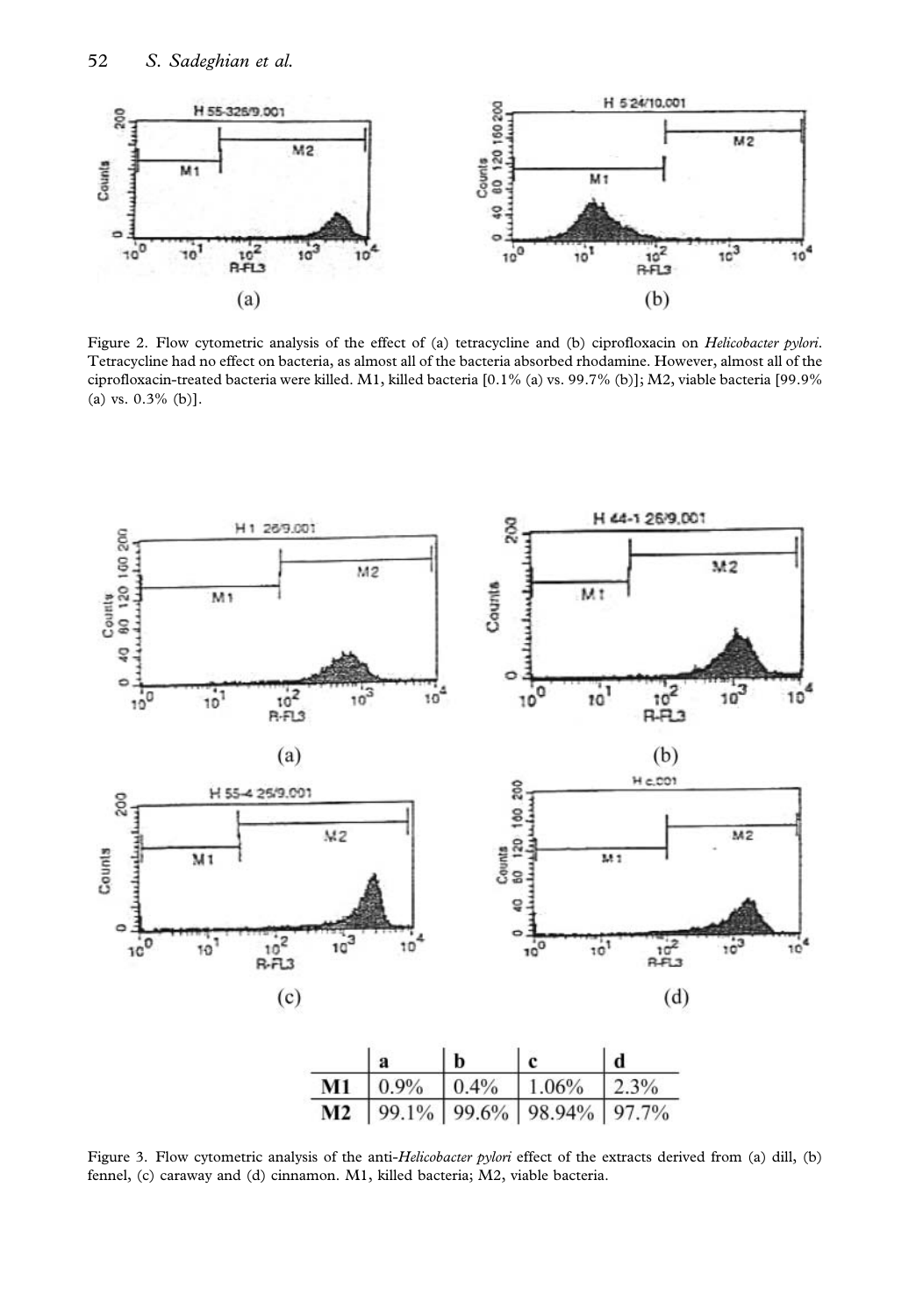#### Discussion

Although the antibacterial properties of some herbal extracts in vitro have been reported by many investigators [1–6], in none of them has flow cytometric analysis of bacterial viability been used. Flow cytometry has been proved to be a useful tool to evaluate the viability of bacteria [14– 16] and of their spores [17,18]. This method allowed the determination of bactericidal or bacteriostatic effects of different agents in vitro. Based on gel diffusion and flow cytometric data, it was concluded that all the herbal extracts examined were bacteriostatic. Despite in vitro antibacterial effects of herbal extracts, the efficacy of none of them has been proven in clinical settings [19]. It must be noted that, in this study, crude whole extracts were evaluated. If the effective constituent(s) were used, antibacterial effects would be expected to be stronger.

In a study of the antibacterial activities of the essential oils derived from the leaves of two clones of cinnamon (A and B) and their chemical constituents on nine bacterial species (other than H.  $p$ ylori), the inhibitory effect of indigenous cinnamon B leaf essential oils with minimum inhibitory concentrations between 250 and 500  $\mu$ g ml<sup>-1</sup> was observed [20]. Similar antibacterial effects of cinnamon essential oil, among some other herbal extracts, at the dilution of 1:100 against food spoilage bacteria, with a direct relationship between the inhibitory effect of essential oils and the presence of eugenol and cinnamaldehyde, have been reported [21]. In our study, cinnamon crude extract showed almost the least antibacterial effect at both concentrations of 250 and 500 mg  $ml^{-1}$ , which were an order of magnitude higher than the concentrations tested as essential oils in other studies (20). It is likely that there are trace amounts of effective antibacterial constituents in cinnamon than in the other herbs studied.

Fennel essential oils have antibacterial [22] and antioxidant [23] properties. The antibacterial effect of herbal extracts such as fennel oil have been shown to be potentiated when in combination with benzoic acid derivatives such as methyl paraben (methyl 4 hydroxybenzoic acid), as judged by studies on Listeria and Salmonella species [24]. Based on our findings, the antibacterial effect of fennel against  $H$ . pylori, which has been studied less, must be taken more into consideration.

Essential oils extracted from dill seeds have been found to have antibacterial effects [22,25]. Interestingly, the strength and spectrum of inhibition for the fractions of the essential oils may exceed those of crude oils and mixing fractions may lead to additive, synergistic or antagonistic effects against individual test micro-organisms [25]. The metabolites of 30-day-old dill have been established as having a reliable bacteriostatic effect [26]. Caraway oil in combination with peppermint oil has been used to treat dyspepsia [27]. It is unknown whether this curative effect of caraway is due to its inhibitory effect against H. pylori. Although H. pylori has been reported as one of the causes of dyspepsia [28,29], some clinical trials failed to show a beneficial effect of the bacterial eradication on gastric acidity and gastroesophageal reflux [30]. Although herbal essential oils alone may not be efficient enough against  $H$ . *pylori in vivo*, they may be used as dietary supplements to complement current therapies [31].

The antibacterial effects of herbs may be relevant to their antioxidant properties as it was shown that a combination of antioxidants could protect guinea pigs against H. pylori infection. In animal studies, antioxidant intake should be low to optimize the development of H. pylori-associated disease [32]. Speculation on the association between the antioxidant and antibacterial properties of herbs needs further investigation.

#### Conclusion

Crude extracts derived from dill, fennel, cinnamon and caraway all showed bacteriostatic effects against H. pylori in vitro, as judged by gel diffusion and flow cytometric analysis. Dill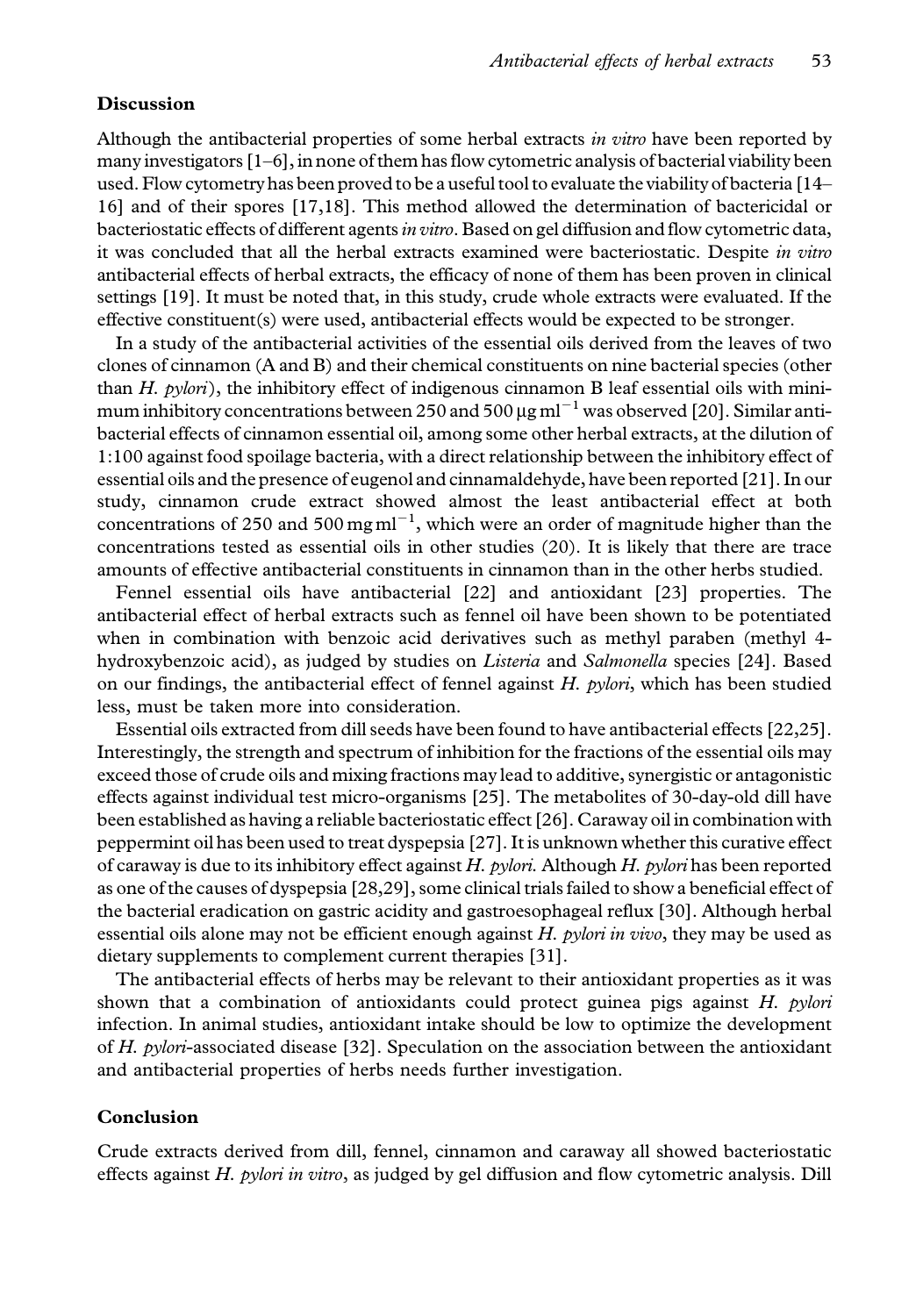had the highest antibacterial effect at both 250 and  $500 \,\text{mg}\,\text{m}^{-1}$  concentrations. The possible synergistic effect between different combinations of these extracts must be taken into account. These extracts may be used as dietary supplements to complement and expedite current treatments. This speculation needs further study.

## Acknowledgements

This work has been funded by Hamedan University of Medical Sciences. Flow cytometric analyses were carried out at Laboratory of Immunogenetics, School of Public Health and Institute of Public Health Researches. We thank Ms Parvaneh Ranjbarian, who performed laboratory bench works.

## References

- 1. Kato S, Sherman PM. What is new related to *Helicobacter pylori* infection in children and teenagers? Arch Pediatr Adolesc Med 2005;159:415–421.
- 2. Kurekci AE, Atay AA, Sarici SU, Yesilkaya E, Senses Z, Okutan V, Ozcan O. Is there a relationship between childhood Helicobacter pylori infection and iron deficiency anemia? J Trop Pediatr 2005;51:166-169.
- 3. Franceschi F, Leo D, Fini L, Santoliquido A, Flore R, Tondi P, Roccarina D, Nista EC, Cazzato AI, Lupascu A, et al. *Helicobacter pylori* infection and ischaemic heart disease: an overview of the general literature. Dig Liver Dis 2005;37:301–308.
- 4. Oshima T, Ozono R, Yano Y, Oishi Y, Teragawa H, Higashi Y, Yoshizumi M, Kambe M. Association of Helicobacter pylori infection with systemic inflammation and endothelial dysfunction in healthy male subjects. J Am Coll Cardiol 2005;45:1219–1222.
- 5. Otasevic L, Walduck A, Meyer TF, Aebischer T, Hartmann C, Orlic N, Pleyer U. Helicobacter pylori infection in anterior uveitis. Infection 2005;33:82–85.
- 6. Kountouras J, Zavos C, Chatzopoulos D. A concept on the role of Helicobacter pylori infection in autoimmune pancreatitis. J Cell Mol Med 2005;9:196–207.
- 7. Janulaityte-Gunther D, Kucinskiene R, Kupcinskas L, Pavilonis A, Labanauskas L, Cizauskas A, Schmidt U, Wadstrom T, Andersen LP. The humoral immune response to *Helicobacter pylori* infection in children with gastrointestinal symptoms. FEMS Immunol Med Microbiol 2005;44:205–212.
- 8. Escobar ML, Kawakami E. Evidence of mother-child transmission of Helicobacter pylori infection. Arq Gastroenterol 2004;41:239–244.
- 9. Faber J, Bar-Meir M, Rudensky B, Schlesinger Y, Rachman E, Benenson S, Sirota G, Stankiewic H, Halle D, Wilschanski M. Treatment regimens for *Helicobacter pylori* infection in children: is in vitro susceptibility testing helpful? J Pediatr Gastroenterol Nutr 2005;40:571–574.
- 10. Rodriguez-Torres M, Salgado-Mercado R, Rios-Bedoya CF, Aponte-Rivera E, Marxuach-Cuetara AM, Rodriguez-Orengo JF, Fernandez-Carbia A. High eradication rates of Helicobacter pylori infection with firstand second-line combination of esomeprazole, tetracycline, and metronidazole in patients allergic to penicillin. Dig Dis Sci 2005;50:634–639.
- 11. Pinn G. Herbal medicine in infectious disease. Aust Fam Physician 2001;30:681–684.
- 12. Carson CF, Riley TV. Non-antibiotic therapies for infectious diseases. Commun Dis Intell 2003;27(Suppl): S143–S146.
- 13. National Committee for Clinical Laboratory Standards. Performance standards for antimicrobial disk susceptibility tests. Approved standard M2-A5. 1999; National Committee for Clinical Laboratory Standards, Villanova, PA.
- 14. Hoefel D, Grooby WL, Monis PT, Andrews S, Saint CP. Enumeration of water-borne bacteria using viability assays and flow cytometry: a comparison to culture-based techniques. J Microbiol Meth 2003;55:585–597.
- 15. Gunasekera TS, Attfield PV, Veal DA. A flow cytometry method for rapid detection and enumeration of total bacteria in milk. Appl Environ Microbiol 2000;66:1228–1232.
- 16. Bunthof CJ, Bloemen K, Breeuwer P, Rombouts FM, Abee T. Flow cytometric assessment of viability of lactic acid bacteria. Appl Environ Microbiol 2001;67:2326–2335.
- 17. Laflamme C, Verreault D, Lavigne S, Trudel L, Ho J, Duchaine C. Autofluorescence as a viability marker for detection of bacterial spores. Front Biosci 2005;10:1647–1653.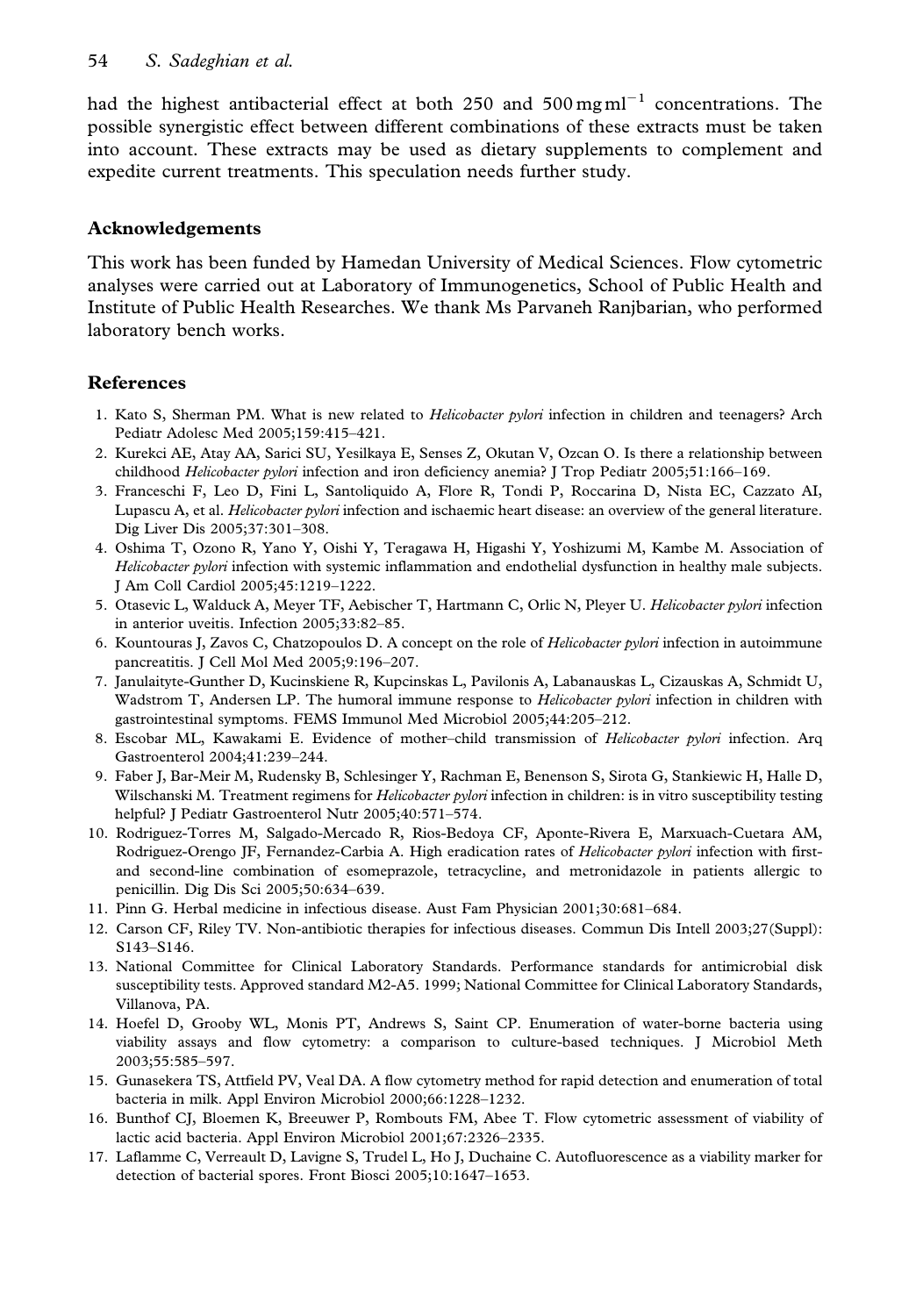- 18. Laflamme C, Ho J, Veillette M, de Latremoille MC, Verreault D, Meriaux A, Duchaine C. Flow cytometry analysis of germinating Bacillus spores, using membrane potential dye. Arch Microbiol 2005;183:107–112.
- 19. Martin KW, Ernst E. Herbal medicines for treatment of bacterial infections: a review of controlled clinical trials. J Antimicrob Chemother 2003;51:241–246.
- 20. Chang ST, Chen PF, Chang SC. Antibacterial activity of leaf essential oils and their constituents from Cinnamomum osmophloeum. Ethnopharmacology 2001;77:123–127.
- 21. Ouattara B, Simard RE, Holley RA, Piette GJ, Begin A. Antibacterial activity of selected fatty acids and essential oils against six meat spoilage organisms. Int J Food Microbiol 1997;37:155–162.
- 22. Singh G, Kapoor IP, Pandey SK, Singh UK, Singh RK. Studies on essential oils: part 10; antibacterial activity of volatile oils of some spices. Phytother Res 2002;16:680–682.
- 23. Ruberto G, Baratta MT, Deans SG, Dorman HJ. Antioxidant and antimicrobial activity of Foeniculum vulgare and Crithmum maritimum essential oils. Planta Med 2000;66:687–693.
- 24. Fyfe L, Armstrong F, Stewart J. Inhibition of Listeria monocytogenes and Salmonella enteriditis by combinations of plant oils and derivatives of benzoic acid: the development of synergistic antimicrobial combinations. Int J Antimicrob Agents 1997;9:195–199.
- 25. Delaquis PJ, Stanich K, Girard B, Mazza G. Antimicrobial activity of individual and mixed fractions of dill, cilantro, coriander and eucalyptus essential oils. Int J Food Microbiol 2002;74:101–109.
- 26. Tirranen LS, Borodina EV, Ushakova SA, Rygalov VY, Gitelson JI. Effect of volatile metabolites of dill, radish and garlic on growth of bacteria. Acta Astronaut 2001;49:105–108.
- 27. Madisch A, Heydenreich CJ, Wieland V, Hufnagel R, Hotz J. Treatment of functional dyspepsia with a fixed peppermint oil and caraway oil combination preparation as compared to cisapride. A multicenter, referencecontrolled double-blind equivalence study. Arzneimittelforschung 1999;49:925–932.
- 28. Andersen LP, Holck S, Janulaityte-Gunther D, Kupcinskas L, Kiudelis G, Jonaitis L, Janciauskas D, Holck P, Bennedsen M, Permin H, et al. Gastric inflammatory markers and interleukins in patients with functional dyspepsia, with and without Helicobacter pylori infection. FEMS Immunol Med Microbiol 2005;44:233–238.
- 29. Pietroiusti A, Luzzi I, Gomez MJ, Magrini A, Bergamaschi A, Forlini A, Galante A. Helicobacter pylori duodenal colonization is a strong risk factor for the development of duodenal ulcer. Aliment Pharmacol Ther 2005;21:909–915.
- 30. Fukuchi T, Ashida K, Yamashita H, Kiyota N, Tsukamoto R, Takahashi H, Ito D, Nagamatsu R. Influence of cure of Helicobacter pylori infection on gastric acidity and gastroesophageal reflux: study by 24-h pH monitoring in patients with gastric or duodenal ulcer. J Gastroenterol 2005;40:350–360.
- 31. Bergonzelli GE, Donnicola D, Porta N, Corthesy-Theulaz IE. Essential oils as components of a diet-based approach to management of Helicobacter infection. Antimicrob Agents Chemother 2003;47:3240–3246.
- 32. Sjunnesson H, Sturegard E, Willen R, Wadstrom T. High intake of selenium, beta-carotene, and vitamins A, C, and E reduces growth of Helicobacter pylori in the guinea pig. Comp Med 2001;51:418–423.